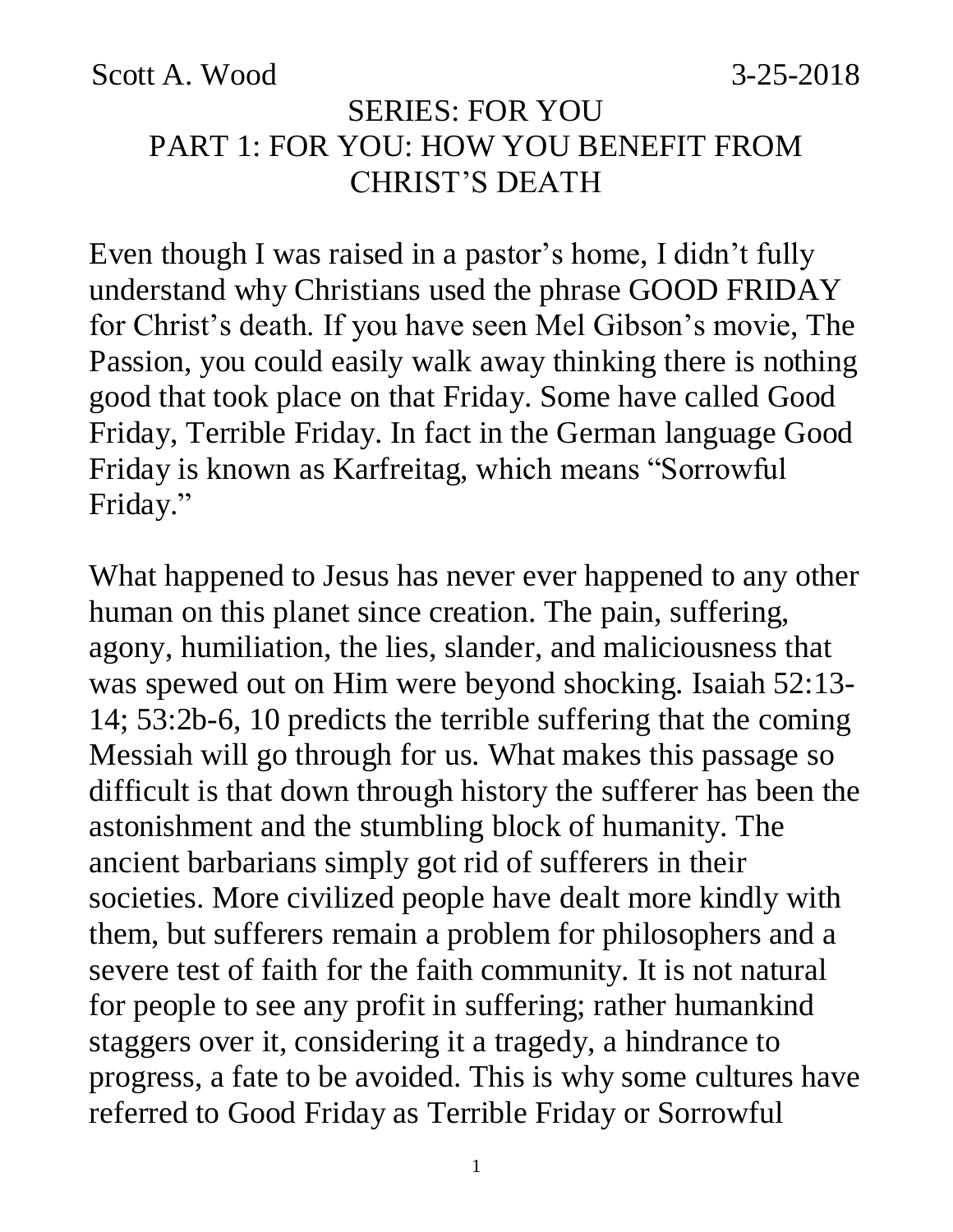Friday. But for the Christian the Scripture presents a far different view of the sufferer, and of suffering. In summary, the Bible states that it is the will of God that true believers suffer. This is not a popular teaching; it is not a truth that we remember or hold dear to our hearts. We hate suffering and try to avoid it. Nevertheless, Jesus says that the world hated Him, and if it hated Him, it will hate us as well. The Bible says that all who live godly lives in Christ Jesus will suffer persecution in 2 Tim 3:12. Paul says in Philippians 1:29, not only do we have the privilege of trusting in Jesus, but also the privilege of suffering for Him. Hebrews 5:8 says, **"Even though Jesus was God's Son, He learned obedience from the things He suffered."**

What Jesus did on Good Friday was and is for your benefit. What Jesus did was what is called vicarious suffering for us. Vicarious means that He endured the cross by dying for our sins. He was our substitute. In doing so, Jesus demonstrated just how much He loved us and the sacrificial nature of true love. Please read along as I read how the Bible predicted what Jesus would do hundreds of years before He gave His life for you on Good Friday. **"52:13 See, My servant will prosper; He will be highly exalted. <sup>14</sup>But many were amazed when they saw Him. His face was so disfigured He seemed hardly human, and from His appearance, one would scarcely know He was a man…. 53:2b There was nothing beautiful or majestic about His appearance, nothing to attract us to Him. <sup>3</sup>He was despised and rejected, a man of sorrows, acquainted with deepest grief. We turned our backs on Him and looked the other way.** 

2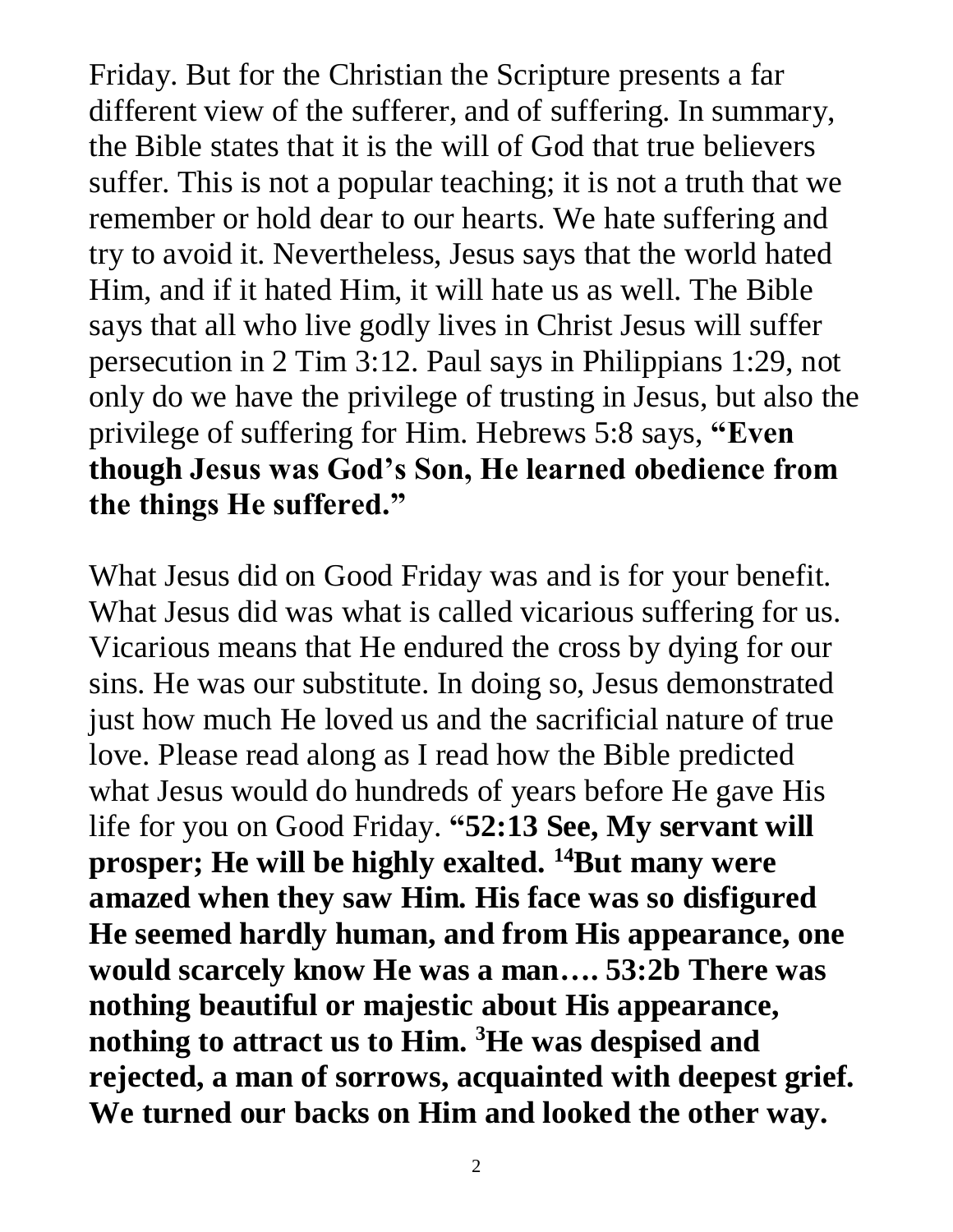**He was despised, and we did not care. <sup>4</sup>Yet it was our weaknesses He carried; it was our sorrows that weighed Him down. And we thought His troubles were a punishment from God, a punishment for His own sins! <sup>5</sup>But He was pierced for our rebellion, crushed for our sins. He was beaten so we could be whole. He was whipped so we could be healed. <sup>6</sup>All of us, like sheep, have strayed away. We have left God's paths to follow our own. Yet the Lord laid on Him the sins of us all…. 10 But it was the Lord's good plan to crush Him and cause Him grief. Yet when His life is made an offering for sin, He will have many descendants. He will enjoy a long life, and the Lord's good plan will prosper in His hands."** Isaiah 52:13- 14; 53:2b-6, 10

#### **The death benefits that Jesus has provided for you!...**

#### **I. Total forgiveness for my rebellion and sin against Him**

Jesus came to earth so that you and I could experience God's complete forgiveness for our rebellion against Him and for everything we have done wrong in thought, feeling and action. This is one of the most powerful benefits of Jesus dying for our sins and taking our place on His cross. God has made it possible for you to live your life with a clear conscience and not carry the guilt, shame, regret and remorse all of your life. God doesn't want you to live feeling guilty all the time. The Father doesn't want you walking around feeling resentment, remorse, regret, and shame. One of the benefits Jesus Christ purchased for you when He came was to give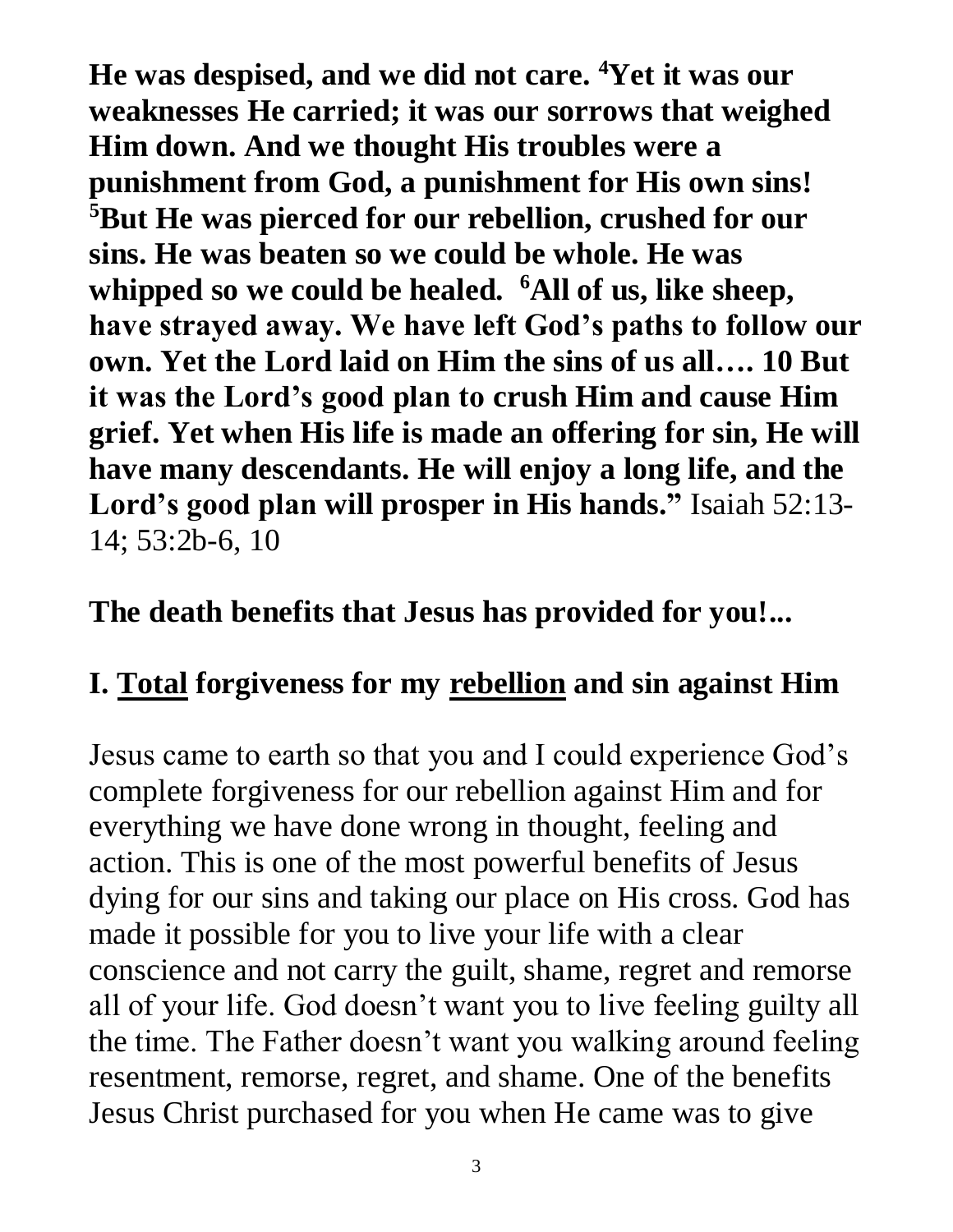you total forgiveness of everything you've ever done wrong. Isaiah 52:13 says that God's servant Messiah, Jesus, will be highly exalted and that He will prosper. The purpose of these words mean that He will succeed because He will "deal wisely" and "prosper." Dr. Allan Ross an O. T. scholar writes, **"The verb to prosper means that he will live skillfully according to the plan of God that He may be prosperous and have good success. Vs. 14 demonstrates how the suffering Messiah will be successful 'His face was so disfigured He seemed hardly human and from His appearance, one would scarcely know He was a man.' The Hebrew term for disfigured describes a spoiling, a destruction, an appearance–changing affliction."** Loved ones, this drives home the point just how costly and just how devastating our own sin and rebellious natures are. For Jesus to atone for our sins He had to take our sin into Himself to destroy it. 2 Corinthians 5:17-19, 21 says in the ESV, **"Therefore, if anyone is in Christ, he/she is a new creation. The old has passed away, behold, the new has come. <sup>18</sup>All this is from God, who through Christ reconciled us to Himself and gave us the ministry of reconciliation; <sup>19</sup>that is, in Christ God was reconciling the world to Himself, not counting their trespasses against them, and entrusting to us the message of reconciliation…. <sup>21</sup>For our sake He (God) made Him to be sin who knew no sin, so that in Him we might become the righteousness of God."** Once you confess Jesus Christ as your Lord and Savior and you turn your life over to Him, Paul argues that you are now in Christ and you become a new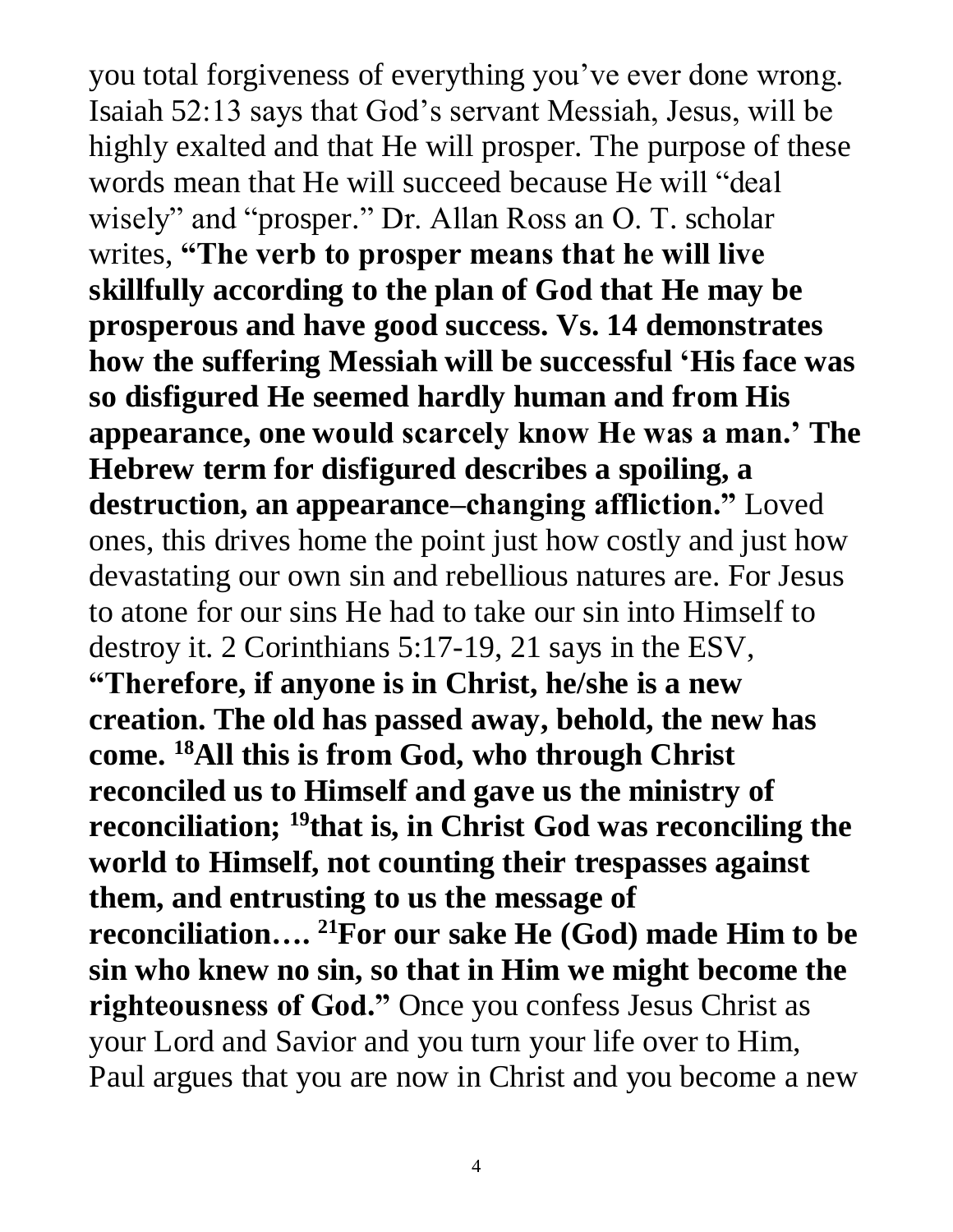creation, meaning that you have passed from death to life, from mortality to immortality.

The expression of being in Christ has many benefits. First it means you have a deep sense of security and confidence in God's love for you personally, because Jesus Christ took God's wrath for your sin on Himself. You are deeply accepted by God because of what His Son did on your behalf. You have this assurance and hope for your future because of Christ's resurrection. You have an anticipation of sharing in Christ's inheritance which you will share in because of your relationship with Jesus. You actually participate in the Divine nature of God because of Jesus Christ. 2 Peter 1:4 says, **"And because of His glory and excellence, He has given us great and precious promises. These are the promises that enable you to share His divine nature and escape the world's corruption caused by human desires."**

Vs. 21 in 2 Cor 5 is one of the most important in all of Scripture for understanding the meaning of the atonement and justification. Paul says that the One who knew no sin is Jesus Christ, in vs. 21, and that He, God, made Him, Christ, to be sin. This means that God the Father made Christ to be regarded and treated as "sin" even though Christ Himself never sinned (see Hebrews 4:15 and Galatians 3:13). Paul says that God did this for our sake, that is, God regarded and treated "our" sin (the sin of all who would believe in Christ) as if our sin belonged not to us but to Christ Himself. So Christ "died for all" in 2 Cor 5:14, and as 1 Peter 2:24 says, **"Jesus personally carried our sins in His body on the**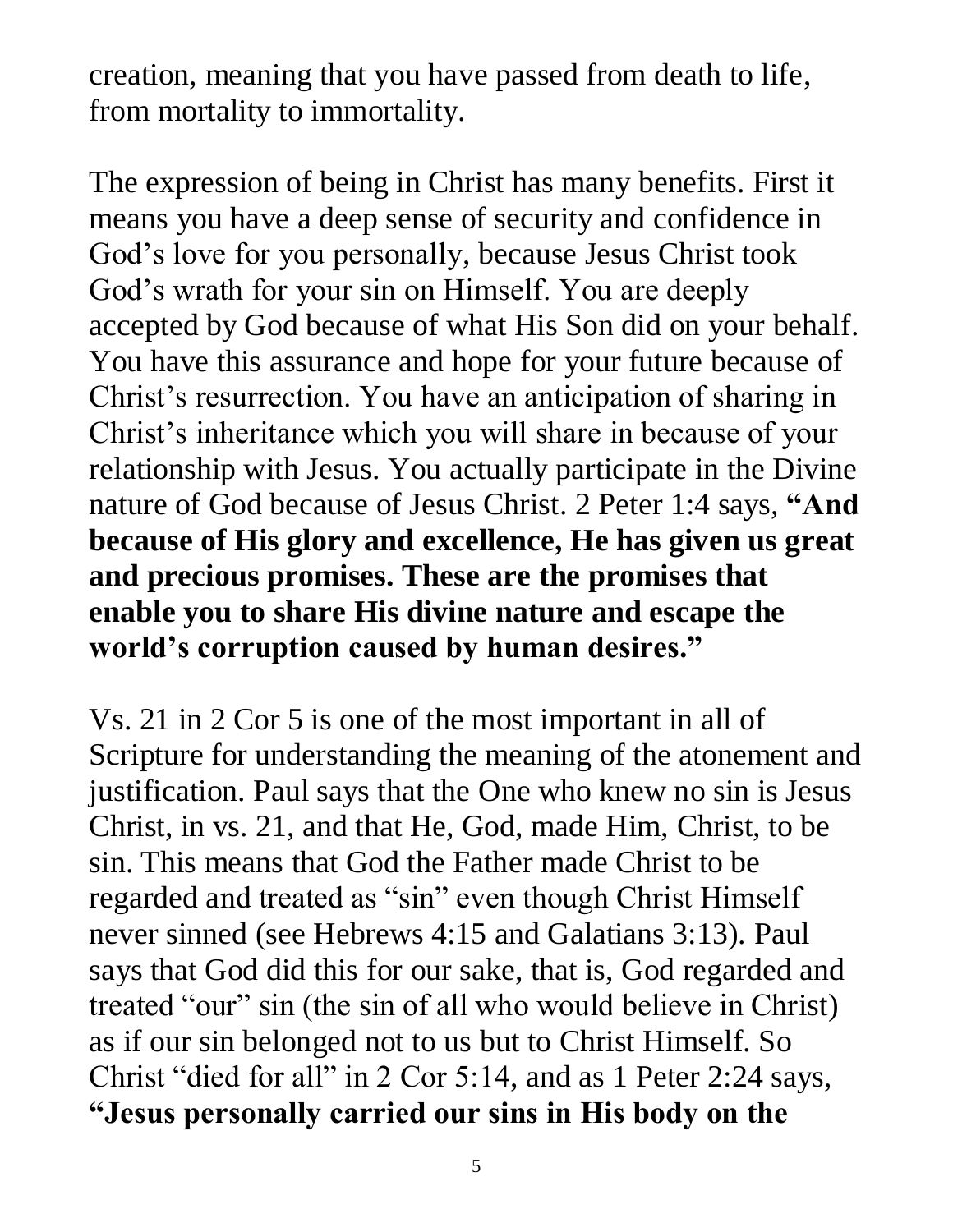**cross so that we can be dead to sin and live for what is right. By His wounds you are healed."** Because of Good Friday, the first benefit that comes to you because of Jesus' death is that your sin and rebellion that have kept you far from God and His love, acceptance, purpose and plan has be removed personally by Jesus and His death, sacrifice and redemptive work on the cross. Ephesians 1:7 says, **'Father God is so rich in kindness and grace that He purchased our freedom with the blood of His Son and forgave our sins."** The first benefit I receive when I surrender my life to Jesus is that He forgives me to the core of my being. His forgiveness creates a life of freedom that you cannot receive or experience in any other relationship than your relationship with Jesus Christ.

# **II. Healing power for my life**

If you're not aware of this fact, we all need healing in different areas of our lives. We all need healing. I'm not just talking about physical healing, because that's not your deepest wound. The wounds in your life no one can see. We can see a disability or a defect but the deepest wounds we all have are hidden. Jesus came to not only forgive your sins, but to heal your deepest wounds. Isaiah 53:3-5 says, **"He was despised and rejected, a man of sorrows, acquainted with deepest grief. We turned our backs on Him and looked the other way. He was despised, and we did not care. <sup>4</sup>Yet it was our weaknesses (grief) He carried; it was our sorrows that weighed Him down. And we thought His troubles were a punishment from God, a punishment for**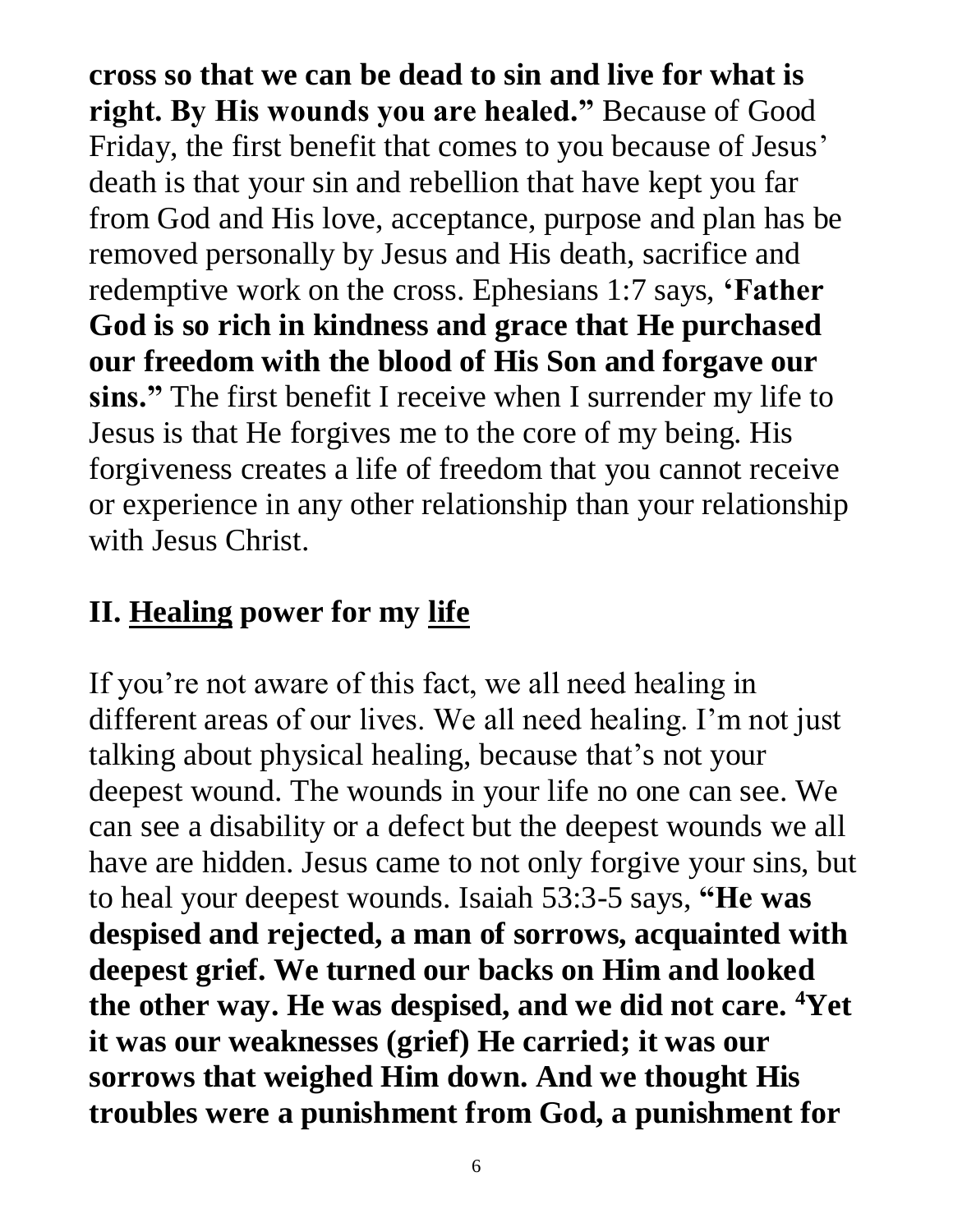**His own sins! <sup>5</sup>But He was pierced for our rebellion, crushed for our sins. He was beaten so we could be whole. He was whipped so we could be healed."** Note the parallelism of verse 5. He was pierced for our rebellion, He was crushed for our sins. All of Christ's suffering was for our sin. He was pierced, crushed, beaten, and whipped for our rebellion, our sins, and so we could be made whole and be healed. This is absolutely the greatest miracle ever. This is called redemptive suffering. Redemptive suffering means you suffer on the behalf of others. When you take on pain to prevent someone else having to have that pain, that's called redemptive suffering. Loved ones, the Bible says Jesus was despised, rejected, well acquainted with sorrow and the deepest grief. The reason the Friday before Easter is called Good Friday is because God in His infinite wisdom knew that our sin and rebellion had created bitterness, hurt, woundedness, sorrow, despair, alienation, a sense of deep bondage, and powerlessness. Jesus went through all of that in His passion so that you could receive His healing power. 1 Peter 2:24-25 says, **"He personally carried our sins in His body on the cross so that we can be dead to sin and live for what is right. By His wounds you are healed. <sup>25</sup>Once you were like sheep who wandered away. But now you have turned to your Shepherd, the Guardian of your souls."** What is your deepest wound that you have struggled with for years? Friends, I am convinced that the most detrimental emotion in your life is bitterness. It's resentment. It's holding onto a grudge, holding onto a hurt. Why? Because when you hold onto a hurt, you're not hurting that other person. You're just hurting yourself. Regardless of

7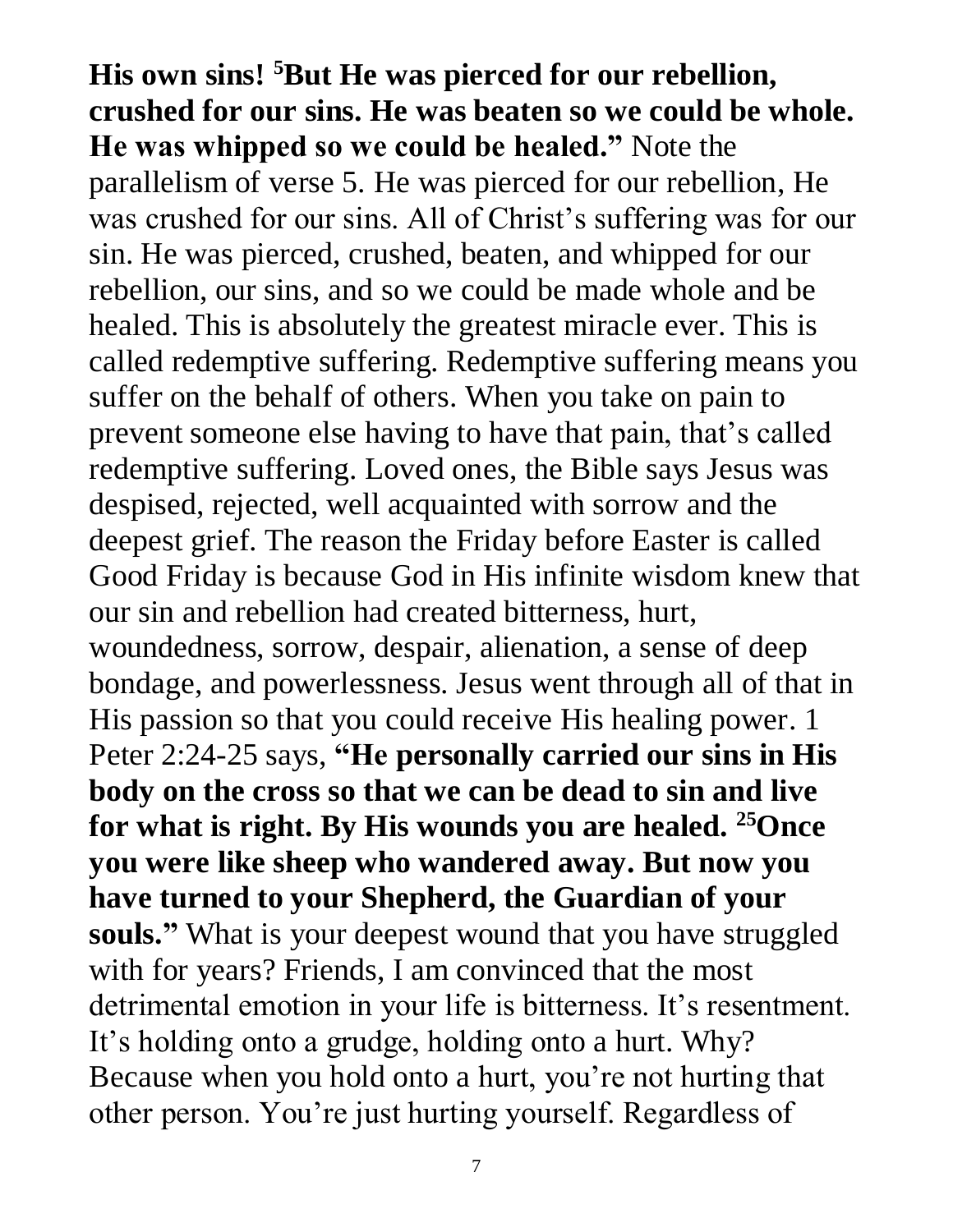when you sustained your hurt and grief, you are now hurting yourself if you do not receive God's forgiveness and then extend forgiveness to the person who hurt you. Every time you relive the hurt, it hurts you again. As long as you hold on to your hurt, it's like drinking poison and hoping they die. It doesn't work. I have seen people healed of diseases and demonic influence broken over people's lives when they simply say, Father, I forgive my ex. I forgive the person who raped me. I forgive the person who molested me or betrayed me or whatever it is you believe they have done wrong to you. Based on the Scriptures we're studying today, the Bible is very clear, Jesus Christ went through horrific torture so that you could be saved, healed, reconciled to God and set free from your sin and self-defeating behavior. You will not be able to receive the healing power of Jesus Christ until you confess your sins to Him, and you ask Him for His love, power and acceptance, and you receive it. I believe today that, for many of us, the breakthrough you're praying for and expecting from God hinges around your willingness to let go of perceiving yourself as a victim, and you let go of your anger, unforgiveness, hatred and blame of others, and you let them go in Jesus' name. On Good Friday Jesus died so you could walk in the benefit of forgiveness in every area of your life, and that you would have total access to His healing power in every area of your life.

#### **III. Power to break free form forces that control you**

This is an incredibly powerful benefit of what Jesus did for you on His cross. The truth is we don't realize how much we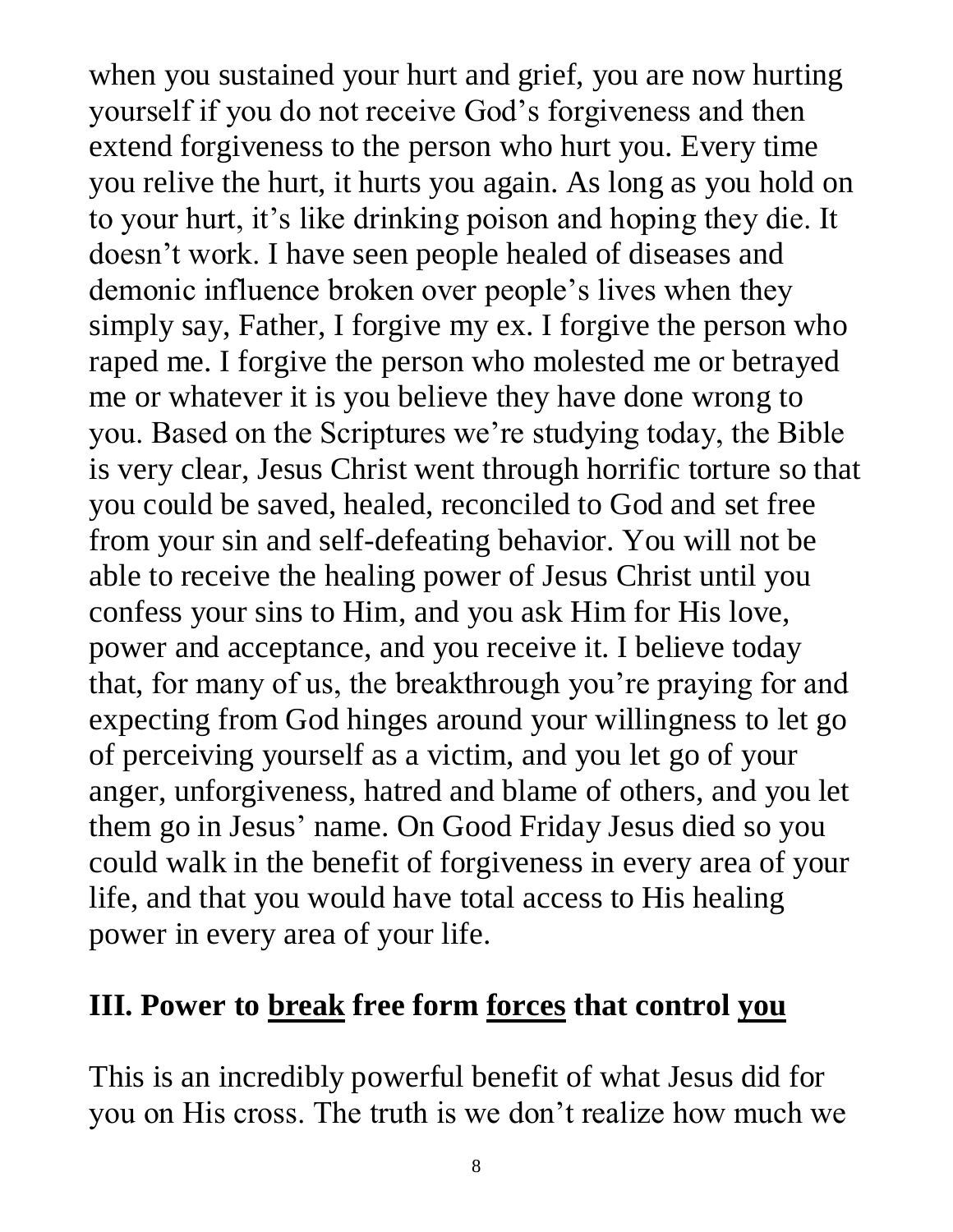let ourselves be controlled by other things and other people. You do it all the time. So do I. We let all kinds of things control us. We let our moods control us, and so you do things because you feel like doing it or you don't feel like doing it. You're manipulated by your moods and you're controlled by your moods. Your moods aren't always right. We let the media control us. We let the approval of other people control us. You do that all the time, the way you walk, the way you talk, the way you act, what you say, what you smell like, and everything else. We let our past control us. Listen friends, your past is past. It can't control you anymore unless you let it. God wants you to learn from your past, but He doesn't want you living in the past. We let our memories control us. Bad memories or even good memories can control us one way or the other. We let culture control us. We let the weather control us. We let the devil influence us and we let money. We let our sexual drive control us. We get into all kinds of trouble because we don't develop and focus on developing self-control and self discipline. If you have surrendered your life to Jesus Christ, you have two competing forces wanting to influence your life. You have your old nature where everything is about you. This is where your focus is on you. How you feel. How you look. What you want. What is most comfortable for you. Our culture feeds this desire, and it is getting worse every day. Always do what is best for me. The middle letter of pride is the letter I. The middle letter of sin is I. It's all about me. If you have surrendered your life to Jesus Christ you have God's Holy Spirit who lives on the inside of you.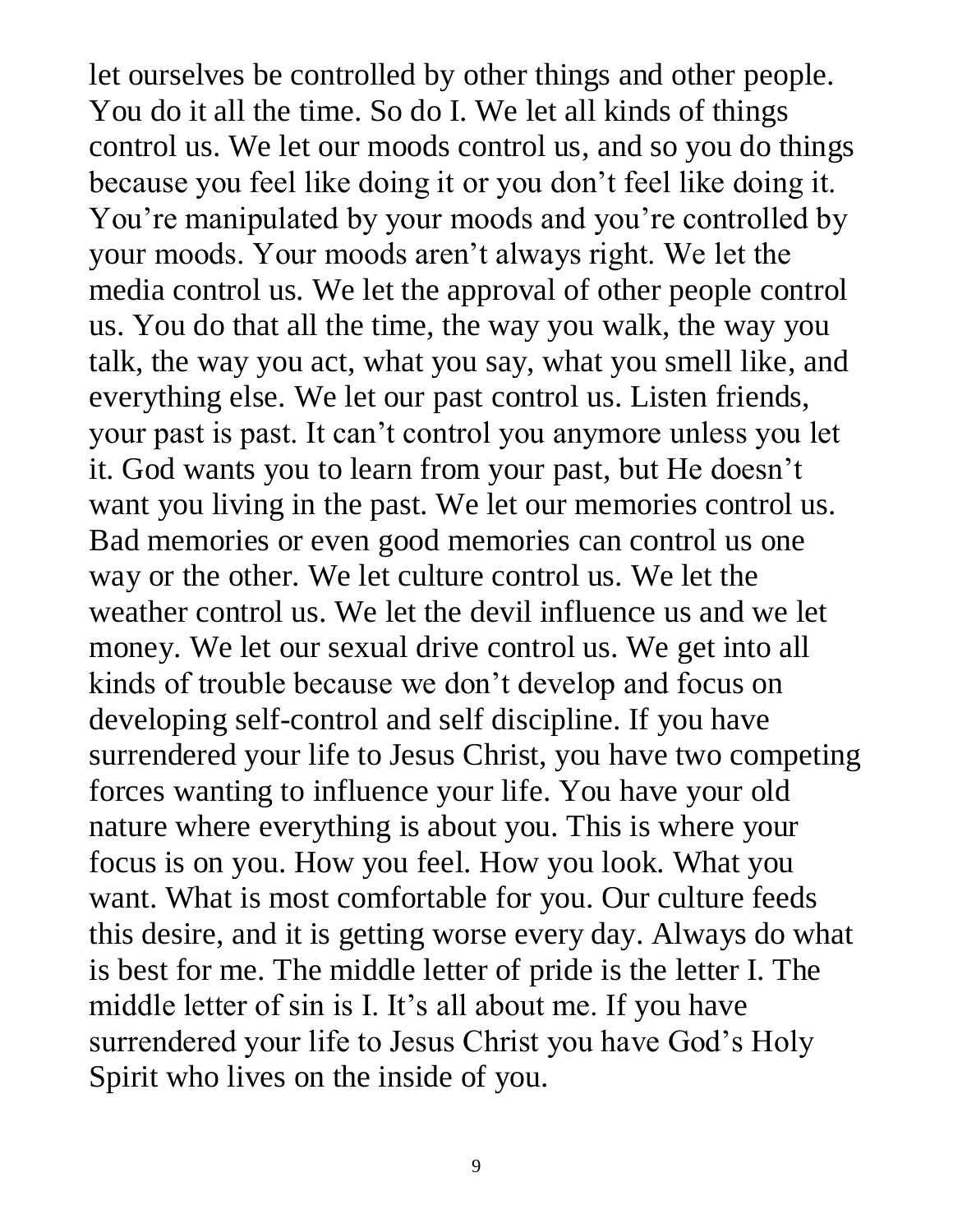Galatians 5:13-18 demonstrates the power that Jesus has come to give us to break all forces that try to control us. "**For you have been called to live in freedom, my brothers and sisters. But don't use your freedom to satisfy your sinful nature. Instead, use your freedom to serve one another in love. <sup>14</sup>For the whole law can be summed up in this one command: 'Love your neighbor as yourself.' <sup>15</sup>But if you are always biting and devouring one another, watch out! Beware of destroying one another. <sup>16</sup>So I say, let the Holy Spirit guide your lives. Then you won't be doing what your sinful nature craves. <sup>17</sup>The sinful nature wants to do evil, which is just the opposite of what the Spirit wants. And the Spirit gives us desires that are the opposite of what the sinful nature desires. These two forces are constantly fighting each other, so you are not free to carry out your good intentions. <sup>18</sup>But when you are directed by the Spirit, you are not under obligation to the law of Moses."** The Holy Spirit has been given to you to give you new desires, new power, new direction, and a freedom that allows you to pursue all that God has for you. In your notes Romans 6:6-9, and 11 says, **"We know that our old sinful selves were crucified with Christ when we died with Christ so that sin might lose its power in our lives. We are no longer slaves to sin. <sup>7</sup>For when we died with Christ we were set free from the power of sin. <sup>8</sup>And since we died with Christ, we know we will also live with Him. <sup>9</sup>We are sure of this because Christ was raised from the dead, and He will never die again…. <sup>11</sup>So you also should consider yourselves to be dead to the power of sin and live to God through Christ Jesus."**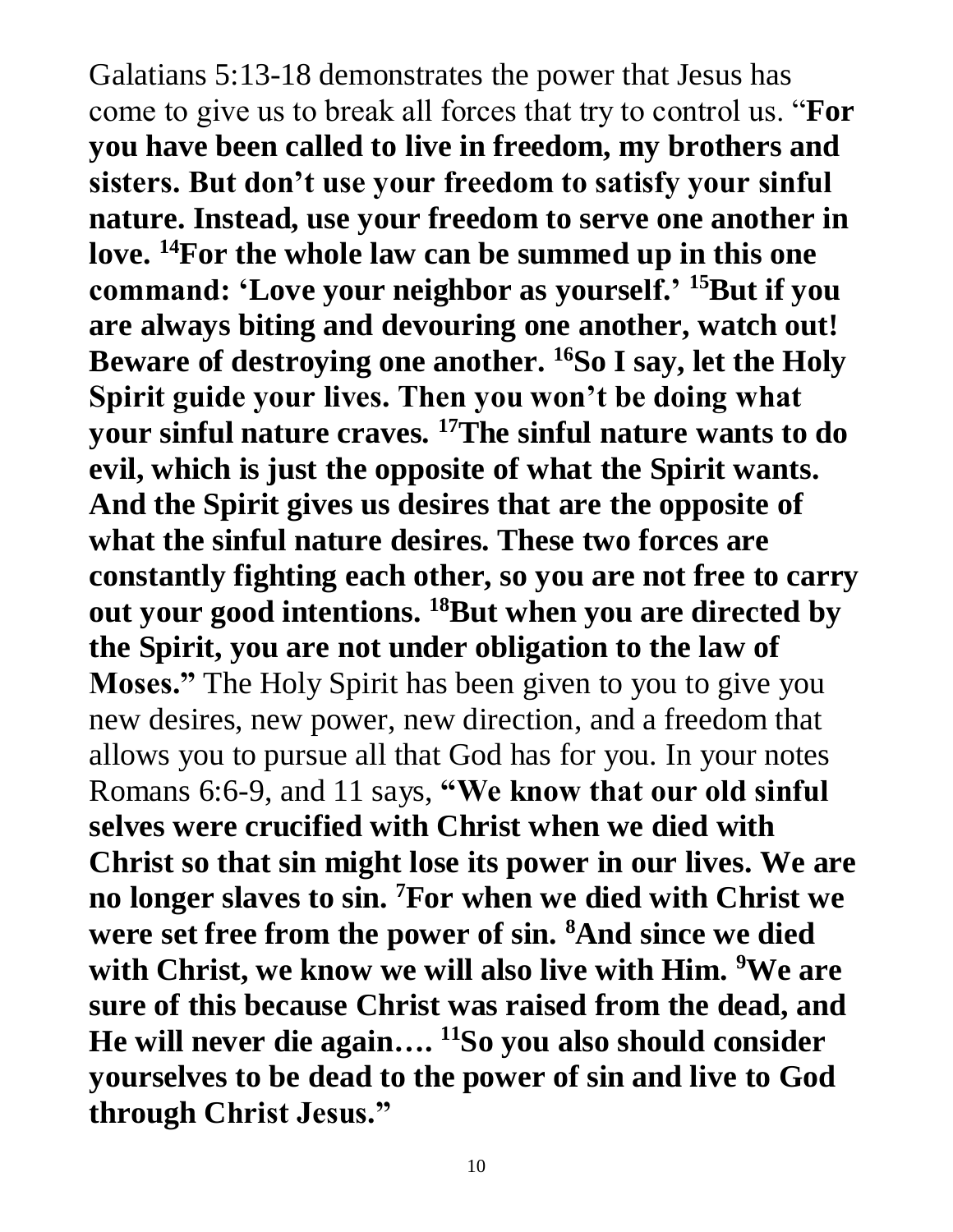Notice that Paul says our old sinful selves were crucified with Christ when we died with Christ. He goes on to say we were set free from the power of sin when we died with Him. When did we die with Him? When did we get buried with Christ? Paul argues that once you receive Jesus Christ as your Lord and Savior, and you ask Him to forgive you, and you pledge to submit your life to His purposes and plans, then you follow Him in water baptism. Vv. 4-5 says this, **"For we died and were buried with Christ by baptism. And just as Christ was raised from the dead by the glorious power of the Father, now we also may live new lives. <sup>5</sup>Since we have been united with Him in His death, we will also be raised to life as He was."** 

## **How can I receive these benefits?**

## **A. Put your faith in Jesus Christ**

In John 1:11-13 the Bible says, **"He came to His own people, and even they rejected Him. <sup>12</sup>But to all who believed Him and accepted Him, He gave the right to become children of God. <sup>13</sup>They are reborn—not with a physical birth resulting from human passion or plan, but a birth that comes from God.**

## **B. Turn from your sin and turn your life over to Jesus**

**"'So let everyone in Israel know for certain that God has made this Jesus, whom you crucified, to be both Lord and**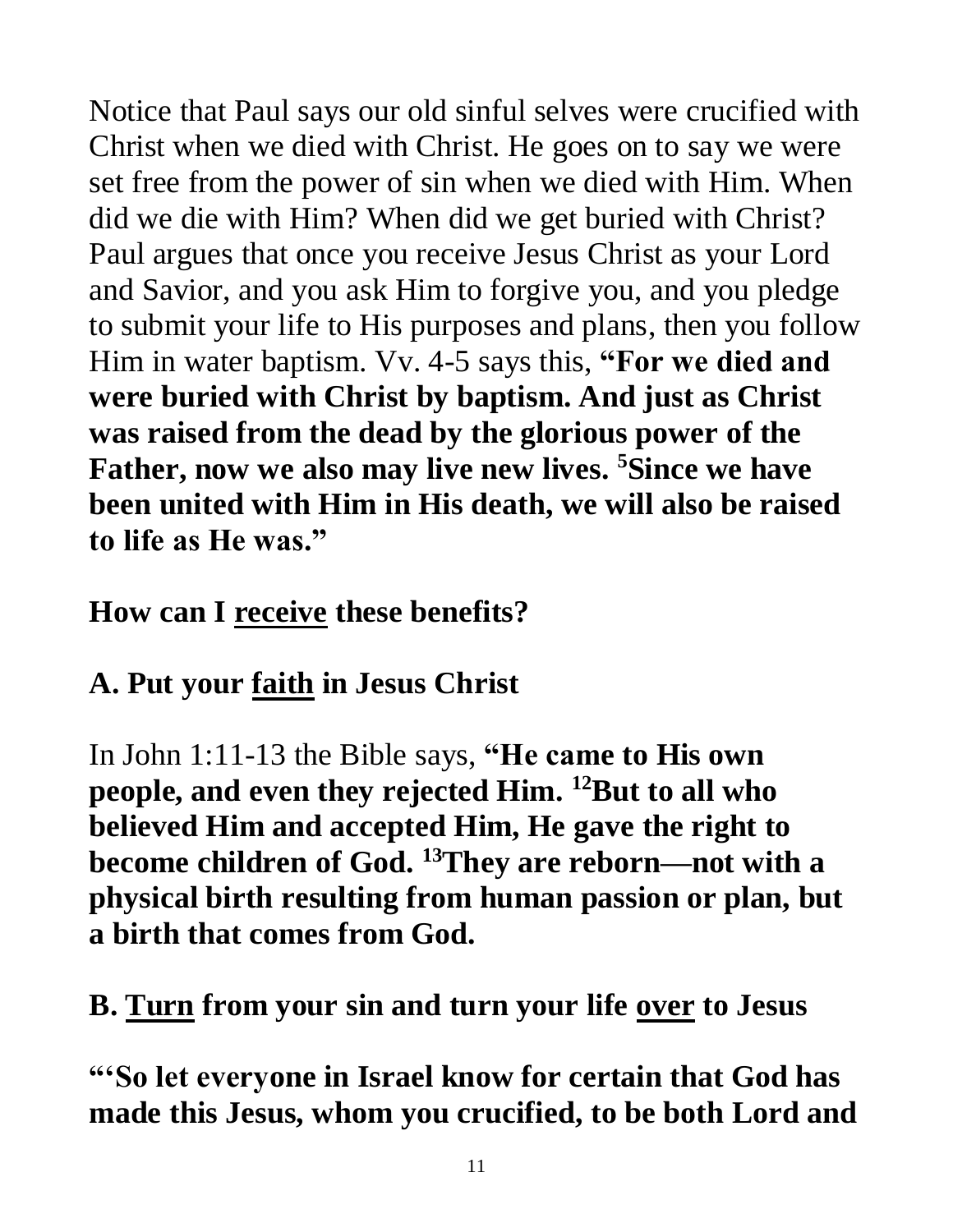**Messiah!' <sup>37</sup>Peter's words pierced their hearts, and they said to him and to the other apostles, 'Brothers, what should we do?' <sup>38</sup>Peter replied, 'Each of you must repent of your sins and turn to God, and be baptized in the name of Jesus Christ for the forgiveness of your sins. Then you will receive the gift of the Holy Spirit.'"** Acts 2:36-38As we close today I want to give anyone here a chance today to say, "Scott, I want to receive these benefits from what Jesus did for me by taking my place on the cross. I am ready to put my faith in Jesus Christ, and I am ready to turn from my sin and turn my life over to Jesus." Will you bow your heads and close your eyes, and please don't look around. This is our way of creating a safe place for anyone who chooses today to step over the line of faith to experience all of the benefits that Jesus has for you. I want to lead us all in prayer now, but if you are willing to pray this prayer with me today and say, "I am turning my life over to Jesus Christ," will you look at me and just put your hand up so I can recognize you, then you can put it down. Pray this prayer with me in your mind. "Father God, I need and want Your total forgiveness. I need You to wipe out the charges against me. I need You to cancel the record on all the things in my life that were wrong. Thank You, Jesus Christ, for taking my sin, guilt and rebellion on Your body and nailing it to the cross. Thank You that because of what You did, my sins are paid for. I don't understand it all, but I'm asking You and I'm accepting Your forgiveness not because I deserve it, but just because You're a good God, and because of Your grace and the gift of forgiveness. Father, I need Your deep healing. You know the stuff that I am embarrassed about, and I have carried great shame and